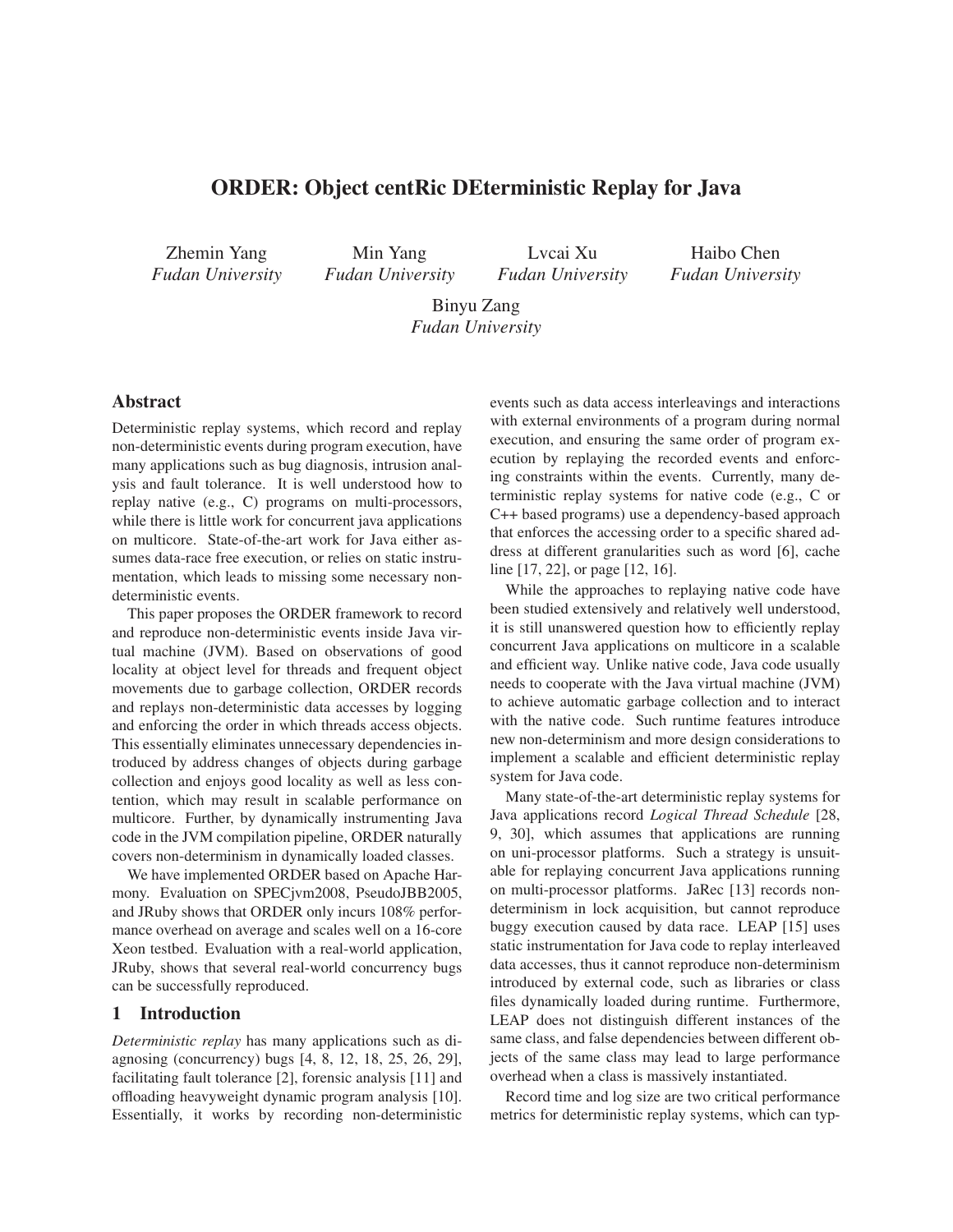ically be optimized by applying transitive reduction in dependency-based address tracking approaches [6, 12, 17, 23]. However, these techniques may not be suitable for Java applications, due to frequent object movements by garbage collector. According to our evaluation results, with word or cache-line level address tracking approaches, garbage collection of JVM will introduce 7 times more unnecessary dependencies for SPECjvm2008 and SpecJBB2005. Furthermore, many Java programs have good locality on accessing a single object for Java threads.

Based on the observation above, this paper proposes ORDER, *Object centRic DEterministic Replay*, to identify data access dependencies at object granularity. Such an object-centric technique can avoid recording massive unnecessary dependencies introduced by object movements from garbage collector, reduce contention on accessing shared metadata due to the low probability of object-level interleavings, and improve recording locality by inlining shared-memory access information within object headers. By dynamically instrumenting Java code during JVM compilation pipeline, ORDER naturally covers non-determinism caused by dynamically loaded classes and libraries.

We have implemented ORDER based on Apache Harmony, to record and replay non-deterministic events for concurrent Java applications on multicore. To further improve the performance of ORDER, we have also implemented a compiler analysis algorithm based on Soot [31] to avoid tracking dependencies for thread-local and assigned-once objects. Besides, we implement an offline log compressor algorithm to filter out remaining unnecessary dependencies from thread-local and assignedonce objects caused by imprecise compiler analysis.

Performance evaluation results show that ORDER has relatively good and scalable performance on a 16 core Intel machine for SPECjvm2008, PseudoJBB2005, and JRuby. The average overhead for recording nondeterminism is around 108%. ORDER is also with good scalability on a 16-core platform. Performance comparison with LEAP [15] shows that ORDER is 1.4X to 3.2X faster than LEAP. We also show that ORDER can successfully reproduce several real-world concurrency bugs in JRuby.

In summary, the contribution of this paper includes:

- Two observations (i.e., GC-introduced dependencies and object access locality) for deterministically replaying Java applications based on a study of Java runtime behavior.
- The case for *object-centric deterministic replay*, which leverages the object granularity to record non-deterministic data access events using dynamic instrumentation.

• The implementation and evaluation of ORDER based on a real-world JVM platform, which demonstrate the efficiency and effectiveness of ORDER.

This paper is organized as following. In next section, we will present our study with evaluation results on the runtime behavior of Java programs on multicore platforms. In Section 3, we describe the main idea and design of our object-centric deterministic replay approach. The implementation details of our prototype ORDER are presented in Section 4. Section 5 shows the evaluation results in terms of performance, scalability, log size and bug reproducibility of ORDER. Finally, section 6 summarizes related work in deterministic replay and section 7 concludes our work with a brief overview of possible future work.

## 2 Java Runtime Behavior

In Java runtime environment, *garbage collection (GC)* is commonly used to automatically reclaim *non-reachable* memory spaces. The use of GC enables automatic memory management and avoids many memory-related bugs such as *dangling pointers*, *double free*, and *memory leakage*. GC usually requires moving or modifying objects in heap, which may cause additional dependencies for deterministic replay. In this section, we evaluate the impact of GC and describe two major observations that may affect the scalability and performance of deterministic replay systems.

## 2.1 Environment Setup and Workloads

The experimental results listed below are all generated on a machine with 4 quad-core Xeon processors (1.6GHz) and 32 GB physical memory. The Linux kernel version is 2.6.26 and the version of Apache Harmony is m12. We evaluate 21 parallel Java applications from *SPECjvm2008*, *SPECjbb2005*, and *JRuby*. *SPECjvm2008* is a general-purpose benchmark suite composed of a number of multithreaded applications. We omit the result for *sunflow* because it failed to be compiled by Apache Harmony m12 on our evaluation platform. *SPECjbb2005* is a server-side Java application that simulates an online marketing system. It emulates a common 3-tier system, and focuses on the business logic and object manipulation. *JRuby* is a Java implementation of the Ruby Programming language and provides a Ruby Interpreter entirely written in Java.

Each benchmark of *SPECjvm2008* is configured to run a single iteration, which ensures a fixed workload. Results of JRuby are collected on the most recent stable version of JRuby (JRuby 1.6.0) and a multi-threaded Ruby benchmark provided by it (i.e., *bench threaded reverse*). If the number of threads is not specifically mentioned, all results are collected with 16 threads. All tests are tested three times and we report the average of them.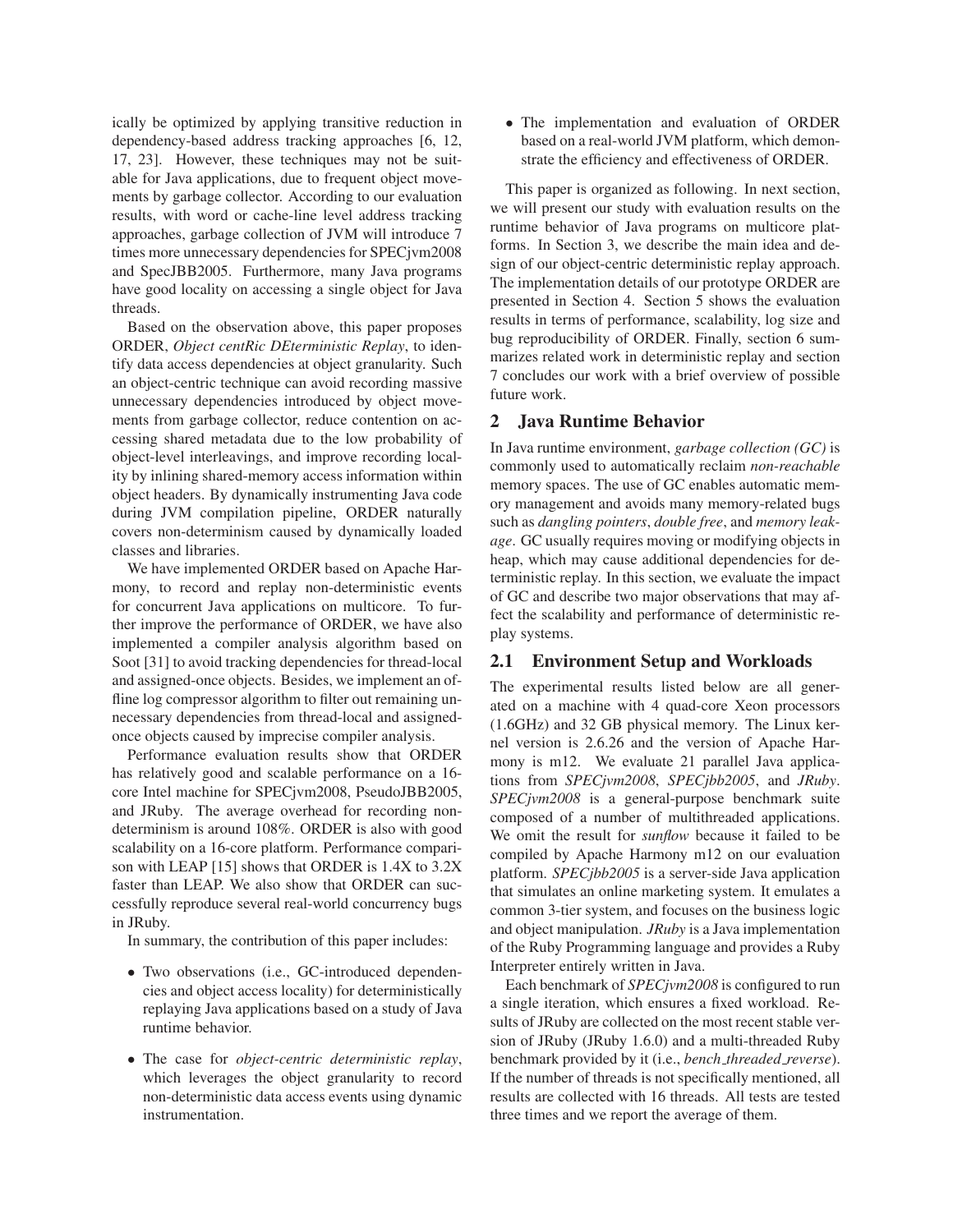## 2.2 Dependency-based Replay

Many dependency-based deterministic replay techniques record data dependencies according to data addresses. They record data dependencies when two instructions access the same address [6], cache line [17], or page [12, 16]. *Dependencies, conflicts or constraints* [6, 12, 17, 23]  $a \rightarrow b$  in these systems indicate that 1) instruction *a* and *b* both access the same memory location; 2) at least one of them is a write; and 3) *a* happens before *b*. To make execution deterministic, a replay run ensures that *b* does not happen until *a* has been executed.



Figure 1: A real-world concurrency bug reported in JRuby community (JRuby-1382). Application crashes when statement 3 is executed between statements 1 and 2.

Figure 1 shows a real-world bug in JRuby. In this example, JRuby maintains a method cache. Thread 1 checks whether the required method resides in the cache. In correct execution (1 to 2 to 3), after the comparison code (statement 1) returns true, JRuby obtains the corresponding method from the cache, which is supposed to be the required method. However, if the content of the global variable "entry" is modified between statements 1 and 2 (1 to 3 to 2), the method obtained in statement 2 may be unexpected and crash the program. Suppose we treat reads/writes to each object as accesses to the same memory location, then there are two data conflicts in this example, 1,3 and 2,3. Dependency-based systems record the order of conflicted data instead of the order of all executed statements. For example, in Figure 1, if the application executes correctly,  $(2->3)$  is recorded. In buggy execution,  $(1-3)$  and  $(3-2)$  is recorded.

The number of recorded dependencies relies on the granularity chosen by deterministic replay systems. For example, if a deterministic replay system traces data dependencies according to the *real address* of data, dependency (1->3) in the given example may not be recorded. Specifically, statement 1 and 3 do not access the same memory location of data because *entry.klass* and *entry.name* have a different address from *entry.method*. Likewise, whether dependency  $(1->3)$  is recorded in page-level dependency-based replay relies on whether *entry.klass* or *entry.name* resides in the same page as *entry.method*. Though the granularity of recording dependency does not affect the correctness of a replay strategy, large performance overhead will be introduced if it is either too small(large disk operations), or too large (false sharing).

Instead of directly recording dependencies, BugNet [22] and PinPlay [27] log the value of load instruction after another thread modifies the same location. In these deterministic replay systems, the number of logged values depends on the number of conflicts occurred in the execution of programs. Although their logging approaches are different from recording dependencies, their performance is also affected by the Java runtime behavior we list below.

### 2.3 Observation 1: Dependencies from GC

In JVM, GC is triggered if the memory management scheme indicates that performing GC is beneficial. Each time GC is triggered, it will scan the entire heap space, mark the reachable objects, remove non-reachable objects from heap, and possibly move reachable objects to achieve better cache locality and fewer heap fragments. Both marking and moving reachable objects will introduce a large amount of write operations in the heap. Thus, when using data addresses or cache-lines to identify dependencies in Java applications, there are a lot of extra dependencies introduced by GC. Most of these dependencies do not truly affect the behavior of Java applications, thus they are not necessary to be recorded. Furthermore, the dependency boost will cause a long pause time in GC and deteriorate application performance.

Figure 2 shows the ratio of dependencies generated by two widely-used garbage collectors to those generated by an application itself. In Apache Harmony, when using the popular generational garbage collector, dependencies introduced by garbage collection are about 8 times the dependencies introduced by original Java applications. The dependency boost even exceeds 16 times the dependencies introduced by original application in *scimark.sor.large*, *xml.validation*, *scimark.fft.small*, and *SPECjbb2005*. Results of Mark-Sweep garbage collector are similar to those of Generational GC, which indicates that such a phenomenon is likely to be a common case.

GC itself is a non-deterministic event in the JVM. Object allocation order, total heap size, garbage collection algorithm, and many other runtime events will affect the behavior of GC. Thus, deterministic replay system cannot ignore the influence from GC. However, recording garbage collection behavior may cost much and worsen program performance.

# 2.4 Observation 2: Interleavings of Object Accesses

Within JVM, *object*, a new candidate of granularity for recording dependencies, is introduced by the managed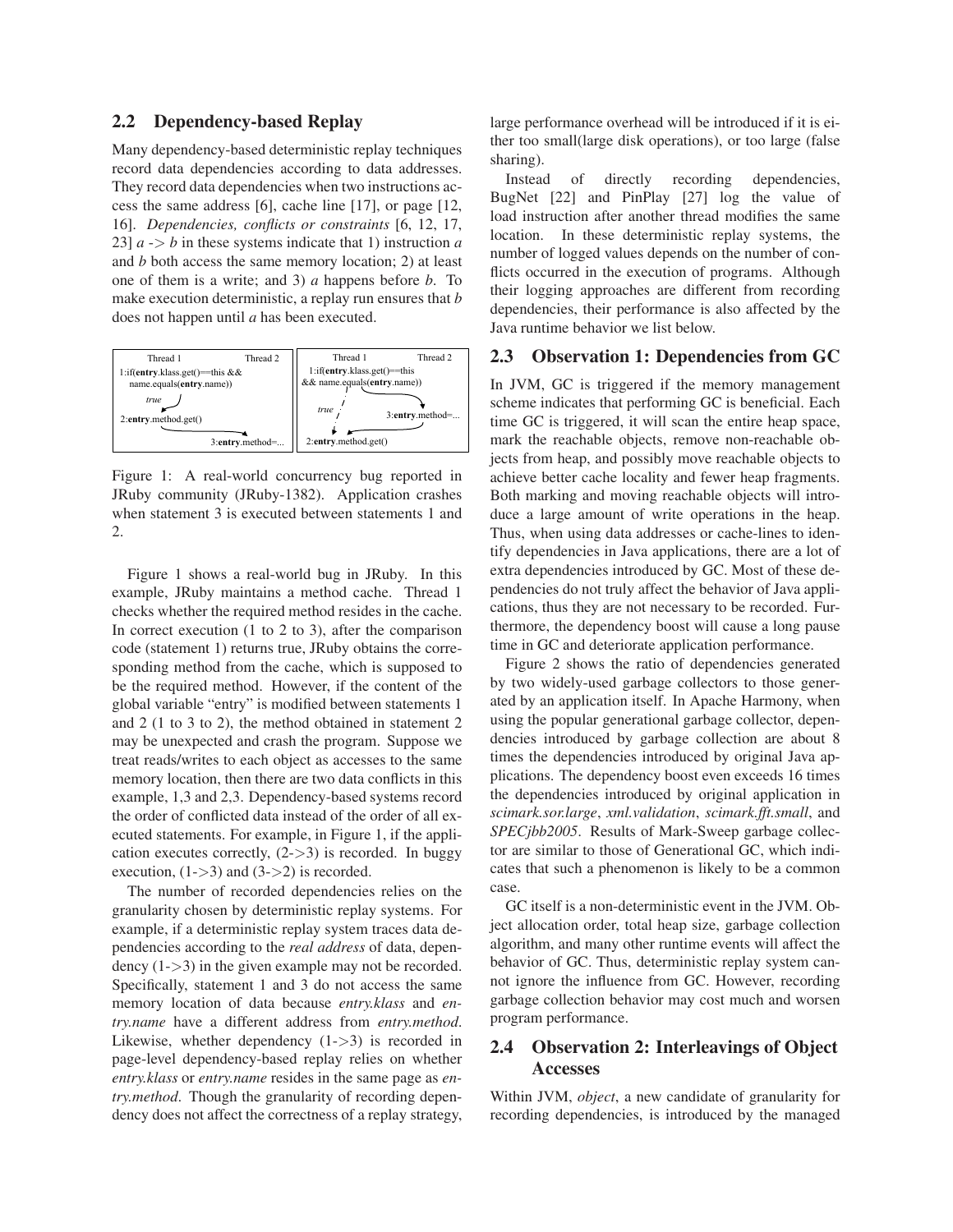memory strategy. According to our experiments, objects accessed by a thread are very likely to be accessed by the same thread at the next time. Hence, interleavings<sup>1</sup> seldom happen at object level. As depicted in Table 1, the ratio of interleavings at object level is less than 7%. This ratio is extremely low in scientific applications (*fft*, *lu*, *sor*, *sparse*, *monte carlo*). This implies that recording dependencies among threads at object level will likely result in better locality and less contention.



Figure 2: Dependencies introduced by GC when using data address to identify dependencies in Java applications. The base line is the number of dependencies introduced by Java applications themselves. Number of dependencies is calculated according to the CREW protocol in SMP-Revirt [12].

# 3 Object-centric Deterministic Replay

Based on the two observations, we propose an Object centRic DEterministic Replay (ORDER) scheme to record and replay concurrent Java applications. OR-DER uses object as the granularity to record interleavings of data accesses. In the rest of this section, we first discuss why object would be a proper granularity of tracking dependencies, and then illustrate the sources of non-determinism within JVM and how ORDER handles them.

# 3.1 Why Object Centric?



Figure 3: Spectrum of granularity in deterministic replaying Java applications.

| Case              | Interleaving | Access       | $Rate(\%)$ |
|-------------------|--------------|--------------|------------|
| compiler.compiler | 53997073     | $3.7E+9$     | 1.46       |
| compiler.sunflow  | 159104781    | $7.6E+9$     | 2.09       |
| fft.small         | 6281         | $1.2E + 10$  | < 0.01     |
| fft.large         | 3447         | $1.6E + 10$  | < 0.01     |
| lu.small          | 6500         | $3.4E + 10$  | < 0.01     |
| lu.large          | 3311         | $2.87E + 11$ | < 0.01     |
| sor.small         | 4446         | $2.5E+10$    | < 0.01     |
| sor.large         | 3358         | $1.0E + 11$  | < 0.01     |
| sparse.small      | 4201         | $3.0E + 10$  | < 0.01     |
| sparse.large      | 3055         | $1.1E + 11$  | < 0.01     |
| monte_carlo       | 3503         | $9.6E + 10$  | < 0.01     |
| compress          | 448683851    | $3.4E + 10$  | 1.31       |
| crypto.aes        | $3.73E+9$    | $6.0E + 10$  | 6.21       |
| crypto.rsa        | 135072884    | $2.2E + 10$  | 0.62       |
| crypto.signverify | 33185584     | $2.3E+10$    | 0.14       |
| derby             | 2.44E+9      | $4.9E + 10$  | 4.95       |
| mpegaudio         | 922855001    | $6.4E + 10$  | 1.45       |
| serial            | 315661230    | $1.7E + 10$  | 1.80       |
| xml.validation    | 96681920     | $6.3E+9$     | 1.53       |
| xml.transform     | $1.41E + 9$  | $6.6E + 10$  | 2.13       |
| SPECjbb2005       | 78856923     | $1.9E + 15$  | < 0.01     |
| <b>JRuby</b>      | 161801036    | $1.3E+12$    | 0.01       |

Table 1: Ratio of interleavings at object level: the second and third column show the number of interleavings and total object accesses accordingly. The forth column shows the percentage of interleavings among the total number of object accesses.

In object-oriented programming languages like Java, applications are usually designed around objects. Figure 3 shows the spectrum of design consideration on the granularity of deterministic replay for Java. This implies several advantages of ORDER:

Elimination of GC dependencies: Our first observation above shows that massive extra dependencies will be raised by GC if tracking dependencies using addresses. However, such extra dependencies will naturally be eliminated when tracking dependencies at object level, as the movement of an object does not change its content.

Reduced contention of synchronization: When recording data dependencies, data content should be protected through synchronization to avoid possible data races. Our second observation indicates an object will likely be accessed consecutively by one thread. This implies less contention over the synchronization construct protecting the metadata information of an object.

Improved locality: Furthermore, Java does not support pointer arithmetic, and the memory layout of Java applications is managed by JVM. By embedding metadata information into object headers, there will be good locality for accessing such metadata information.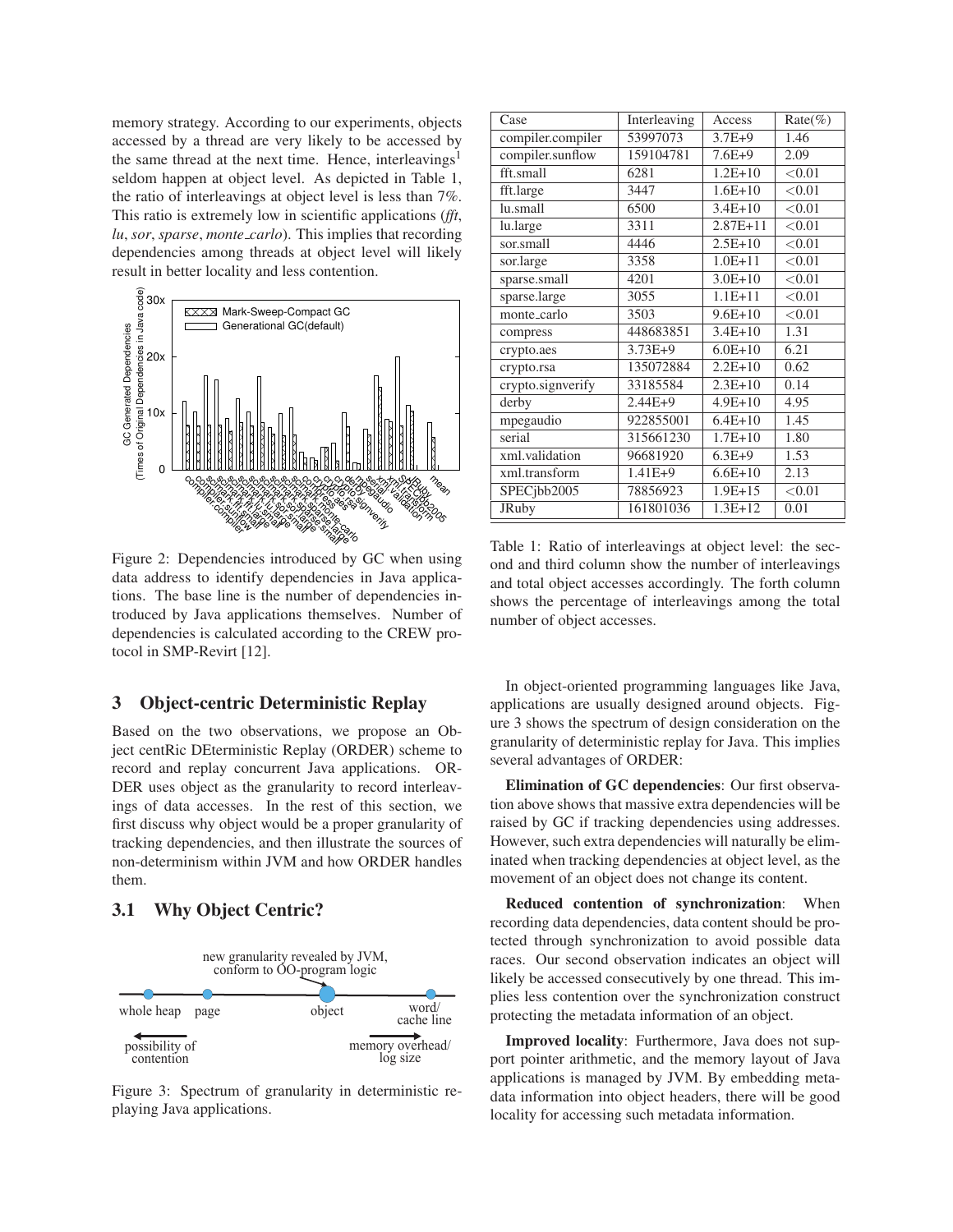## 3.2 Recording Data Access Interleavings

As discussed in previous work [4, 8, 12, 18, 25, 26, 29], many bugs introduced by non-deterministic events in multi-threaded applications are caused by concurrent data accesses, i.e., the order that different threads access the same data. In Java applications, data are usually grouped as objects. Thus, access to a memory location can be considered as access to the corresponding object. This is a major source of non-determinism.

Instead of recording conflict access pairs, ORDER only records the object access timeline. The recording/replaying scheme in ORDER is depicted in Figure 4. ORDER records how many times a thread has accessed an object before this object is accessed by another thread. ORDER maintains such access timeline and enforces it during a replay run.



Figure 4: The recording/replaying scheme in ORDER. Each tuple  $\langle \text{tn}, \text{x} \rangle$  represents a timeline record, which indicates that the object is accessed by thread tn for x times.

### 3.2.1 Metadata

We extend the header of each object with five fields to record the timeline of object accesses:

Object identifier (OI): Information in the original object header cannot uniquely identify an object. ORDER extends the original 32-byte hash-code to 64-byte so that it can uniquely identify an object in long-term execution. This new identifier is generated according to the identifier of the allocating thread and the index that indicates the object allocation order in this thread.

Accessing thread identifier (AT) and access counter (AC): Accessing thread identifier and access counter maintain current status of object access timeline. Every timeline recorded by ORDER can be interpreted as "*this object (OI) is accessed by some thread (AT) for some times (AC)*". In record phase, these two fields record: (1) which thread is now accessing this object; (2) how many times this thread has accessed it. In replay phase, they maintain: (1) which thread is expected to access this object; (2) how many times this thread will further access such an object before an expected interleaving is encountered.

Object-level lock: When recording/replaying object accesses, the accessed content as well as access thread (AT)/access counter (AC) should be synchronized. OR-DER uses an object-level lock to protect the whole object (including fields, array elements and object header) when a certain access to this object is recorded/replayed. Using object granularity, our approach only needs to synchronize the accessed object instead of the whole heap or page, which may reduce the strength of synchronization.

Read-Write flag: The Read-Write flag records whether the current timeline record is *read-only* or *readwrite*. This information is used in the timeline filter to reduce log size.

#### 3.2.2 Recording/Replaying Object Access Timelines

ORDER contains two modes corresponding to the record and replay phase of deterministic replay systems respectively. Each mode contains an instrumentation action added to compilation pipeline of JVM. We also modify garbage collector to record the final state of timelines.

Record mode: Figure 5 illustrates how ORDER records object access timeline. In record mode, when an object is about to be accessed by a certain thread, OR-DER compares AT in object header with the identifier of current accessing thread (CTID). If this access is a continuous access  $(AT = CTID)$  (Figure 5.a), ORDER updates the access counter  $(AC = AC + 1)$ . When an interleaving is encountered (AT != CTID) (Figure 5.b and 5.c), ORDER puts the timeline record to log and resets timeline record in the object header  $(AT = CTID, AC =$ 1). When JVM is terminated, or objects are collected by GC, ORDER records the final timeline record of each object to log (Figure 5.d). Besides, the record operations as well as the original object access are enclosed by an object-level lock acquire/release pair, which ensures the atomicity of the record process. The Read-Write flag is set to *read-write* if a write operation is encountered.

Replay mode: Figure 6 illustrates how ORDER reproduces the recorded timeline. In replay mode, when OR-DER is about to reproduce timeline record for a certain object, it loads the timeline record (AT and AC) into the object header. When a thread is about to access this object, the code instrumented by ORDER will compare its identifier (CTID) with expected thread identifier (AT) in object header. If the requesting thread is the expected ac-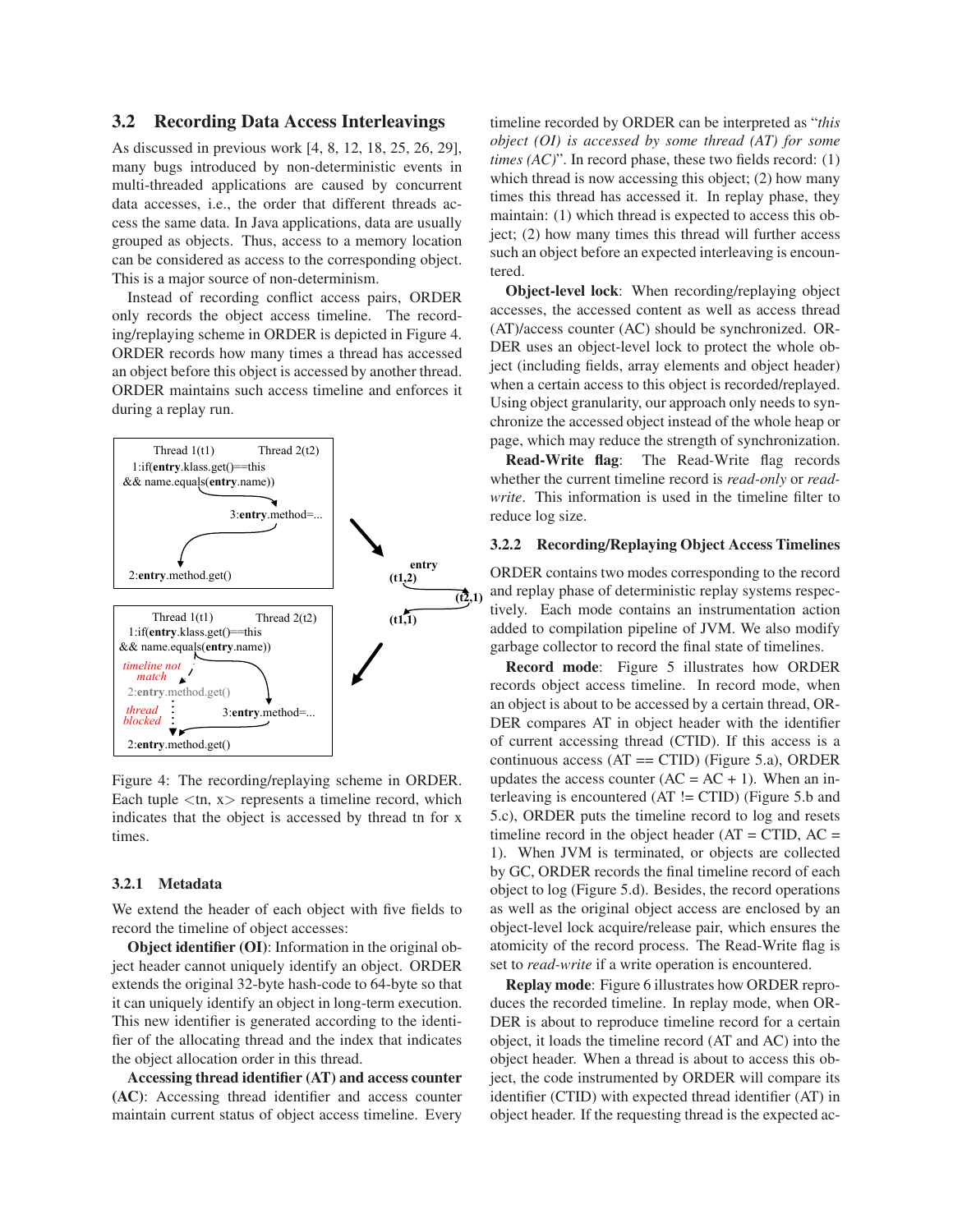

Figure 5: Record mode of ORDER.

cess thread (CTID == AT) (Figure 6.a, 6.b), ORDER updates the access counter  $(AC = AC - 1)$ . When a recorded interleaving is about to occur  $(AC == 0)$ , ORDER loads the next timeline record into the object header. If a requesting thread is not the expected access thread (CTID != AT), it will be blocked until a recorded interleaving updates the timeline record (Figure 6.c). If the blocked thread no longer violates the recorded timeline, it will be woken up and continue its execution (Figure 6.d). Like the record mode, a similar object-level lock is used to protect the whole object when certain access to this object is replayed.

### 3.2.3 Eliminating Unnecessary Timeline Records

Though object-level locks cause less contention than page/heap-level locks, recording object access timelines still incurs notable performance slowdown. According to our study, much of the recording overhead comes from instrumentation to the following objects, which never cause non-determinism:

Thread-local objects: Many objects allocated by JVM are thread-local objects. These objects are accessed in a certain thread and never shared with other threads.

Assigned-once objects: Assigned-once objects have continuous write operations in their initialization methods. After initialization, the assigned-once objects are shared among different threads but no thread will write the fields of these objects. Such objects do not really introduce non-determinism to Java applications. According to our evaluation, assigned-once objects are very common in the JVM. For example, the switch table objects generated by Javac, class objects, string objects, and most of the final arrays are assigned-once objects.

To eliminate such unnecessary recording of object ac-

cess timelines, an offline preparation phase is introduced to analyze the target application and annotate the Java bytecode. Recording/replaying phase of ORDER can adopt annotations from bytecode and eliminate unnecessary recordings.

Accesses to these two kinds of objects can be identified by inter-procedure analysis. We use escape analysis [7] to find thread-local objects. The original escape analysis algorithm introduces three escape states. Each state represents a certain kind of object: *NoEscape* means that objects allocated by a certain allocation site are method-local objects, which do not escape outside this method. *ArgEscape* represents the objects that are exposed to other functions, but they are not visible to different threads. *GlobalEscape* means that objects are shared among threads. However, because *GlobalEscape* does not contain read/write information, the original escape analysis cannot identify assigned-once objects. In ORDER, we apply the following modifications to the original algorithm so that assigned-once objects can be identified:

- A new escape state *Shared-Write* is introduced. Object nodes in the connection graph are set to such a state when: 1) Objects allocated by the corresponding new site can be global escaped; 2) Write operations may be applied to these objects after they are shared among threads.
- The read/write states of phantom object nodes, which represent the reference to object nodes that are not allocated in the local method, are traced. It can be *Read-Only* or *Read-Write* which means whether the corresponding objects can be written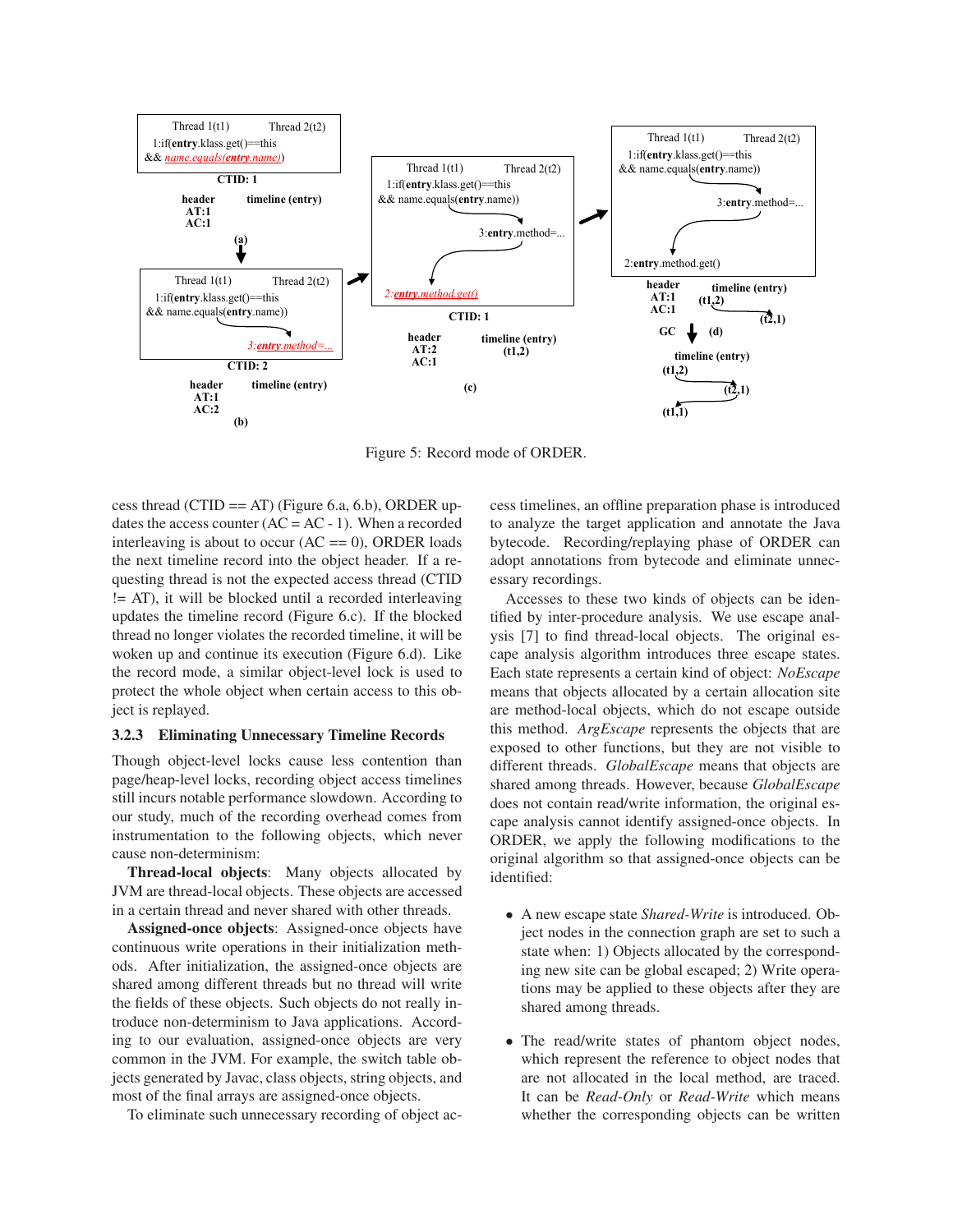

Figure 6: Replay mode of ORDER.

in the current method. When a new phantom node is created, its read/write state is set to *Read-Only*. In intra-procedure analysis, if a write operation is applied to p, the read/write states of all phantom object nodes pointed by p are switched to *Read-Write*. Because read/write state is only attached to phantom object nodes, they are finally marked as assigned-once objects if their read/write states are *Read-Write*.

• The read/write information is used to identify assigned-once objects. It affects the escape state in the following way. First, we modify the transfer function of escape state in intra-procedure analysis that if a certain node is already *Global-Escape* and a write operation is encountered, its escape state is set to *Shared-Write*. Second, in the inter-procedure merge function, when a *Read-Write* phantom object node is merged to a *Global-Escape* normal object node, which means that globally shared objects can be modified outside the allocation function, the escape state of this normal object node is changed to *Shared-Write*.

To avoid eliminating necessary timeline records, our offline analysis algorithm is conservative. Specifically, when an object node might possibly be exposed to external code, its escape state is automatically set to *Shared-Write*.

#### 3.2.4 Log Compression

The raw log recorded by ORDER contains object access timelines of all recorded objects. Although interprocedure escape analysis can eliminate some unnecessary timeline records, ORDER still records many threadlocal or assigned-once objects due to the imprecision of the analysis algorithm. Timeline records of such objects does not help to correct deterministic replay in the replay phase. Thus, we apply a timeline filter to eliminate these unnecessary object access timelines. The timeline filter analyzes the timeline information in the log and filters out the following ones: a) Timeline that has only one occurrence; b) Timeline that has only one occurrence of read-write in the beginning. Besides, timelines which have several occurrences of read-write in the beginning are partially eliminated. We reserve the leading readwrite occurrences and eliminate the following read-only ones. The log compressor costs short time and can be processed by an idle core, and it can be applied either offline or online in GC. Currently, ORDER applies it offline and we plan to apply this filter online in the future.

# 3.3 Other Non-determinism in JVM

Some sources of non-determinism are common for both Java and native code, while the JVM additionally introduces sources of non-determinism such as garbage collection, adaptive compilation and class initialization. In the following, we describe each source of nondeterminism and how ORDER handles it.

## 3.3.1 Common Non-determinism in Java and Native Code

Lock acquisition: When two threads are competing on the same lock, the order of lock acquisition is an important source of non-determinism. Thus, it is neces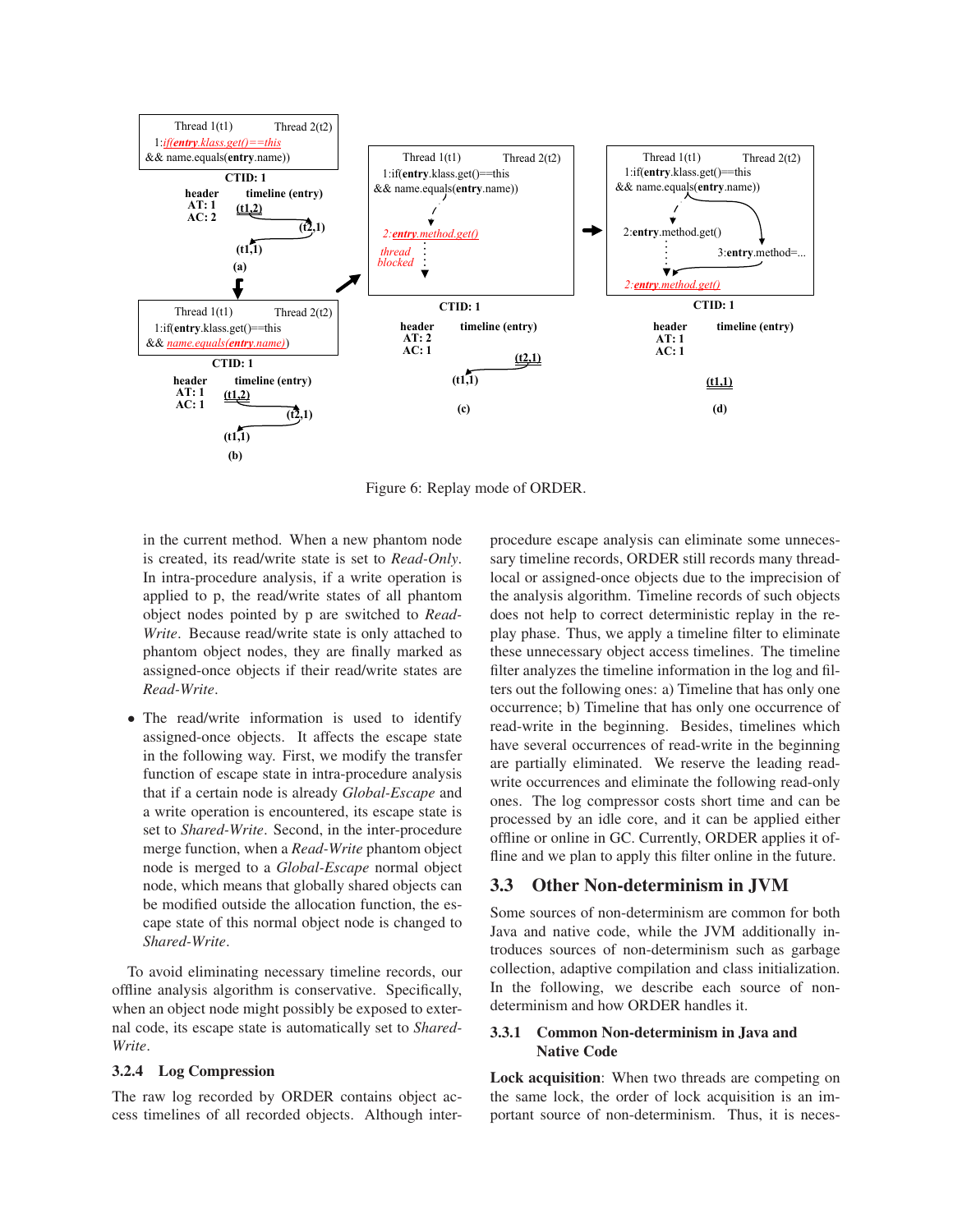sary to record/replay the lock acquisition/release order. The Java programming language provides two basic synchronization idioms: synchronized methods and synchronized statements, each of which is ensured by maintaining a corresponding critical section in the JVM. In ORDER, entering a critical section is treated as an access to the corresponding object. Besides, JVM also provides explicit locks and atomic operations in package *java.util.concurrent*. Likewise, ORDER treats these operations as accesses to the lock objects.

Signal: Similar to C/C++ programs, signals also cause non-deterministic behavior in Java applications. In JVM, they are usually wrapped to wait, notify, and interrupt operations for threads. Leveraging their non-preemptive nature, ORDER records the return values and status of the pending queue instead of the triggering time. Java developers can write preemptive signal handlers by using the "sun.misc.SignalHandler" interface, though they are neither officially supported according to Sun, nor supported by many state-of-the-art Java Virtual Machines. By tracing and recording the timeline status of the current active object, which is the last accessed object in the current thread, non-determinism in such libraries can also be reproduced by ORDER.

Program Input: Different input may generate different program behavior. ORDER records this nondeterminism by logging the content of input to Java programs.

Library invocation : Some methods of the Java library, like *System.getCurrentTimeMillis()* and methods in *Random*/*SecureRandom* classes, generate nondeterministic return values. ORDER logs the return values of these methods to ensure determinism. Besides, non-deterministic events in native libraries are exposed to Java applications through lock acquisition, signal, input, garbage collection, class initialization, and the nondeterministic Java libraries. They are handled in OR-DER as we covered in the corresponding sources of nondeterminism.

Configuration of OS/JVM : To ensure that the environment setting of a record run is consistent with that of a replay run, ORDER records the configuration of OS/JVM and reproduces the recorded configuration in the replay run.

#### 3.3.2 Unique Non-determinism in JVM

Garbage collection: Garbage collection is another source of non-determinism in the JVM. In multi-threaded Java applications, different order of object allocations across threads may cause different heap layout in memory, which then causes different collector behavior. As a result of the object-centric recording of data accesses, ORDER does not need to record dependencies introduced by GC. However, GC can affect the behavior of Java applications through several interfaces. To record such non-determinism, ORDER logs interfaces between GC threads and Java threads. Since most interface invocations are triggered by JVM, non-determinism should be recorded according to the JVM inner mechanism. We will discuss the detail later in section 4.

Adaptive Compilation : Adaptive compilation, which is also known as incremental compilation, recompiles methods if they are frequently invoked. Behavior of adaptive compilation relies on the profiling result of program execution. Because the profiling result varies in different executions, the behavior of adaptive compilation is also non-deterministic. Reproducing nondeterminism caused by adaptive compilation can be supported by recording virtual machine states and profiling results introduced by Ogata et al. [24].

Class Initialization : When JVM resolves and initializes a class, static fields of this class are commonly initialized by the thread resolving the class. Thus, which thread first invokes the class resolution method may affect the behavior of Java applications. ORDER records the resolution and initialization thread identifier, and ensures that the same thread first enters the class resolution method in the replay run.

#### 3.4 Discussions

Coverage of non-determinism: To our knowledge, ORDER is the first deterministic replay system which records non-determinism introduced by the Java runtime, such as GC, class initialization, etc. Moreover, unlike JaRec and LEAP, ORDER not only captures nondeterministic lock acquisition or data access interleaving outside JVM library, but also records non-deterministic events inside the library. Although recording such nondeterministic events incurs additional runtime overhead, we believe they are necessary and essential to deterministic replay systems. As discussed in LEAP, some bugs may not be reproducible due to the ignoring of these non-deterministic events. More importantly, loss of such non-determinism may unexpectedly deadlock normal program execution due to the inconsistent execution between recorded execution and replaying one. When replaying long-running Java applications, the replay system may deadlock itself before the buggy instruction is encountered.

Transitive log reduction: The timeline recorded by ORDER is already the smallest set of object access interleavings, which does not need to be further optimized by transitivity reduction [23]. Currently, ORDER does not separate conflicts from read-read dependencies. Our evaluation results in section 5 show that tracing timeline incurs much more overhead than swapping logs to disk. Though identifying conflicts from read-read dependencies can further reduce log swapping overhead, which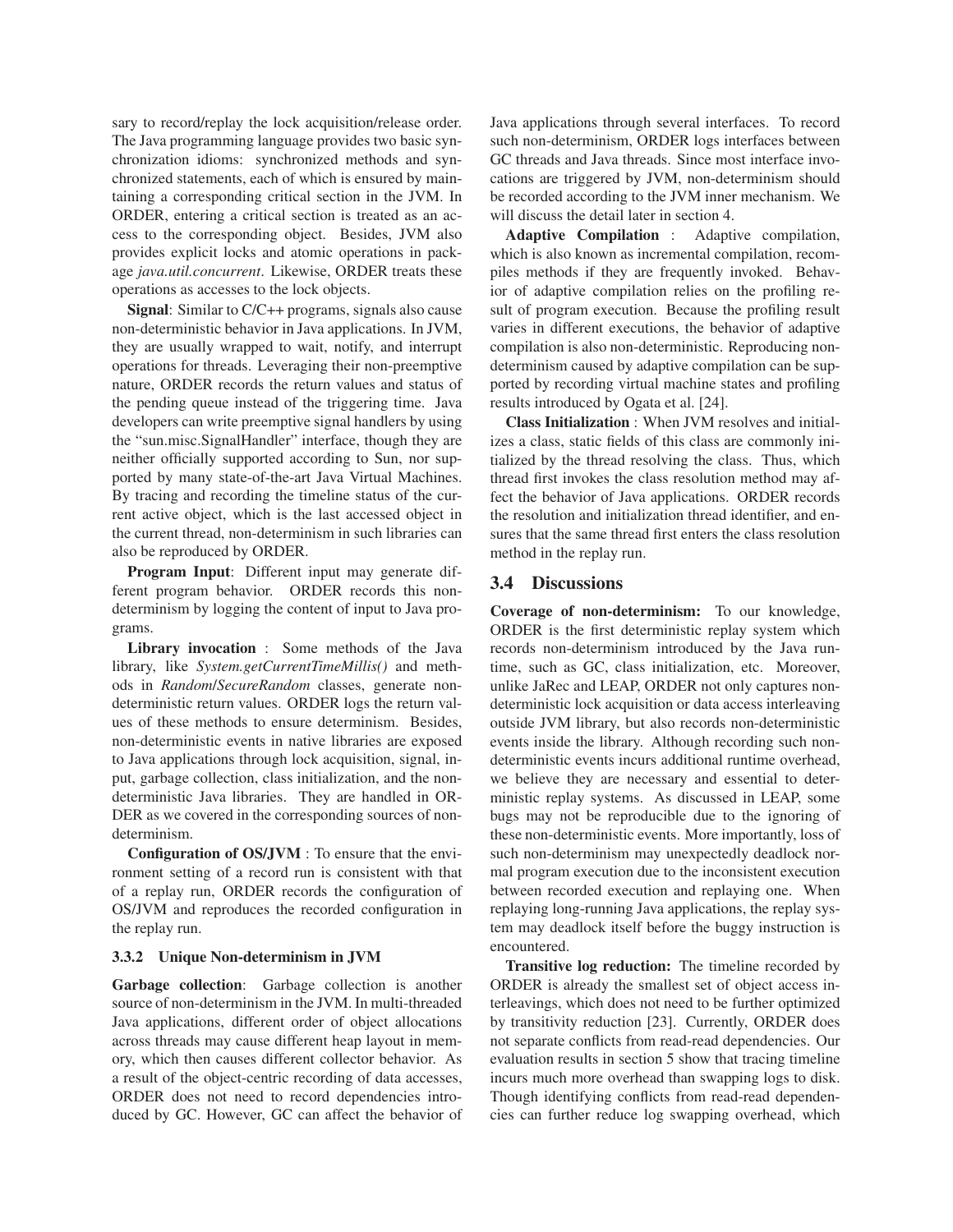is already very small, it will notably increase the complexity of timeline tracing logic. Thus, ORDER does not apply complex conflict-based reduction algorithm like SMP-Revirt [12].

# 4 ORDER Implementation

We have implemented a prototype of ORDER based on Apache Harmony [1]. We add several new instrumentation phases into Harmony compilation pipeline to support deterministic replay. Besides, the default garbage collector of Harmony (Generational GC with default configuration for each object space) is modified to record final timeline of each object. We also modify Soot[31] to annotate thread-local or assigned-once object accesses in methods. Such annotation is attached to Java bytecode as a new attribute, which can be simply discarded if the target JVM does not support ORDER. Thus, it does not affect the portability of original Java application. Because preemptive handlers are currently not implemented in Apache Harmony, the current version of ORDER does not handle the corresponding non-determinism. In the following sections, we discuss how ORDER records non-determinism and cooperates with native code in Harmony.

# 4.1 Modification to Harmony Compilation Pipeline

Harmony uses *pipelines* to manage compilation configuration of Java methods. In Harmony, every *pipeline* contains a set of *actions* each of which represents a single analysis or optimization of Java methods. The instrumentation processes of record and replay phase are implemented as two *actions* separately in ORDER. Besides, if adaptive compilation is enabled, two or more *pipelines* can be assigned to a single method. Then, when a method is frequently invoked, it can be recompiled with a more aggressive *pipeline*. Whether adaptive compilation is enabled or not only affects the performance of Java application and does not affect the bug reproducibility of ORDER. Thus, the current prototype of ORDER disables adaptive compilation to reduce engineering effort and uses a single compilation pipeline. Type/copy propagation, constant folding, dead/unreachable code elimination, devirtualization and all platform dependent optimizations except peephole and fast array filling [3] are enabled in the selected pipeline.

# 4.2 Recording GC in Harmony

Although garbage collection is an important source of non-determinism in the JVM, it rarely affects the behavior of Java applications. ORDER does not record garbage collection activity in Harmony, but only records the following interfaces between garbage collection threads and Java threads:

- 1. After garbage collection, dead objects that have finalization methods should be finalized. The order that the finalization methods are invoked depends on heap layout and garbage collection algorithm. In Harmony, finalizable objects are enqueued to a specific object queue after garbage collection. Finalizing threads extract objects from the queue and invoke their *finalize* methods. ORDER records the order they are extracted from the queue and reproduces the recorded order in replay run.
- 2. In Java, weak/soft/phantom reference represents several strengths of "non-strong" object instances, and they are collected in GC according to the memory usage. After GC, JVM notifies the queue of weak reference objects that the status of corresponding weak objects may be changed by garbage collection. Likewise, queues of soft/phantom reference objects are notified in the same way. The size of weak/soft/phantom reference set depends on runtime heap status. Like finalization, Harmony maintains a *references to enqueue* queue to link the *reference enqueue* thread with Java threads. The order these objects are extracted from *references to enqueue* queue is recorded.
- 3. Java applications can explicitly invoke method *Runtime.freeMemory* to query the size of free memory from JVM. Different heap layouts result in different free memory sizes during execution. Because this method has no side effect, ORDER only records the return value of it.

# 4.3 Cooperating with JVM Native Code

ORDER uses dynamic instrumentation to guarantee that the replay run has the same object access timeline as the recorded run has. Although execution behavior of Java code is deterministic with the help of instrumentation, the execution behavior of JVM native code is still nondeterministic. ORDER records non-deterministic events of JVM native code that will cause non-deterministic behavior of Java applications, and ignores those not really affecting Java applications. ORDER should cooperate properly with ignored JVM native code so that the inconsistency between them will not introduce deadlock.

The internal suspend-resume mechanism of Harmony does not affect application behavior. Thus, it is ignored by ORDER. In Harmony, when enumerating the root set of the Java heap, GC threads suspend Java threads in order to get a consistent snapshot of the Java heap. When Java threads are about to enter *enable-suspend* state (named safe-point or safe-region), it must record the status of the current stack frame so that GC threads can obtain a complete set of live objects. However, frequently recording stack frame information is costly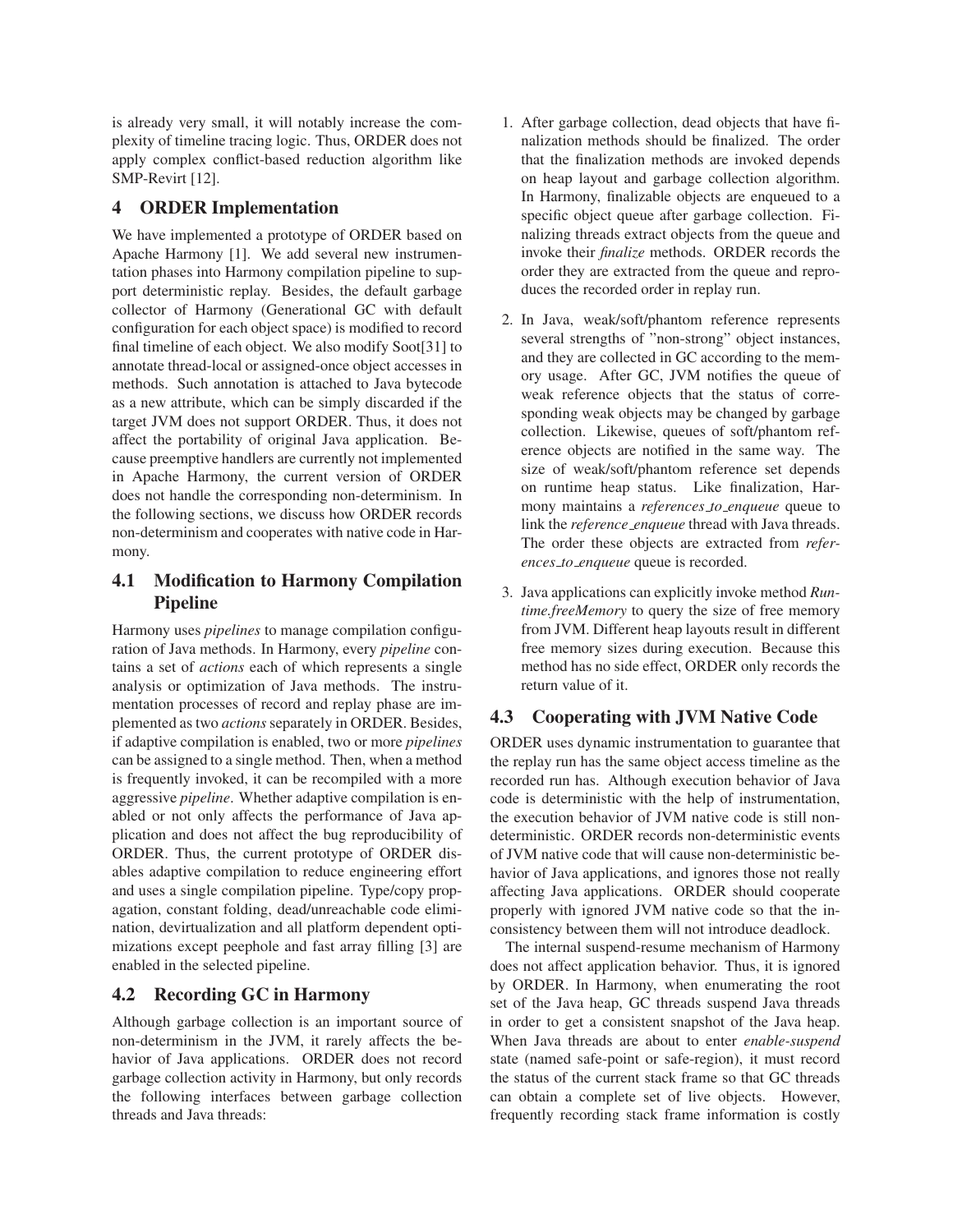and worsens performance. In Harmony, safe-point/saferegion is only invoked at call sites or certain system calls (e.g., sleep). ORDER blocks Java threads when they are about to violate the recorded object access timeline. When the blocked time of a Java thread is beyond a threshold (500ms), it prepares its own stack frame information and enters the *enable-suspend* state. When a Java thread enters the *enable-suspend* state, it can be easily suspended by other threads. The Java thread exits the enable-suspend state when it does not violate recorded timeline further.

# 5 Evaluation Results

In this section, we evaluate the performance slowdown of ORDER. We use an Intel Xeon machine with 4 quadcore 1.6Ghz CPUs and 32 GB physical memory, which runs a Linux with kernel version 2.6.26. We show the results for the SPECjvm2008 suite except *sunflow*, *derby* and *xml.transform*. One of them, *sunflow*, failed to be compiled by original Apache Harmony m12, and two of them (*derby* and *xml.transform*) failed to be compiled because adaptive compilation is disabled. The original *SPECjbb2005* runs for a fixed amount of time and is not suitable for evaluating performance slowdown. To ensure a fixed workload, we evaluate a variant one called *Pseudojbb2005*, which runs for a fixed number of transactions (100000).

## 5.1 Slowdown in Record Phase

Figure 7 depicts the performance slowdown of record phase in ORDER. All benchmarks are run with 16 threads to evaluate the performance slowdown. To show the effect of eliminating unnecessary timeline recording, performance before and after this optimization are both presented (before-opt vs. after-opt). In the raw recording system, although most of the applications have performance slowdown of less than 8 times and overhead of some benchmarks is even lower than 100%, the slowdown rises up to 82x in an extreme case (*compress*). Compared to the raw system, performance after eliminating unnecessary timeline recording is much better. As shown in Figure 7, after optimization, the record overhead of ORDER is less than 8 times in all cases, even in *compress*. ORDER incurs an average of 108% overhead compared to the original execution run. Actually, the optimized version of ORDER introduces less than 100% overhead for most of the benchmarks, which means that it may be efficiently used for many applications. If not specifically mentioned, all results below are collected under optimized ORDER system.

Moreover, we evaluated three more configurations of ORDER to investigate the source of overhead in OR-DER: raw Apache Harmony without adaptive compilation (wo adaptive), ORDER without recording timeline (wo timeline), and ORDER without swapping timeline log to disk, i.e., the timeline records are stored only in memory (wo disk). As shown in Figure 7, the performance of most applications (except *JRuby*) after disabling adaptive compilation is very close to the original JVM. On average, there is a 5.8% performance difference, which means performance impact of adaptive compilation is insignificant in most cases. Besides, the performance of ORDER is similar whether disabling disk operations for timeline logs or not. These two configurations introduce a slowdown of about 104% and 108% correspondingly. This shows that overhead of disk operation is also small. Further, when disabling timeline recording as a whole, ORDER introduces only 16% overhead on average. This confirms that the major performance overhead of ORDER comes from tracing timeline in memory.



Figure 8: Performance slowdown of record phase in OR-DER and LEAP. 16 threads are used to evaluate the performance slowdown.

Figure 8 depicts the performance of ORDER compared to LEAP[15]. Because the static instrumentation approach does not support reflection, LEAP cannot properly instrument Java code of original SPECjvm2008 or SPECjbb2005. To evaluate the performance of LEAP, we manually replace the reflection mechanism in *scimark*, *mpegaudio*, and *compress* with direct method invocation. We found that when recording *mpegaudio*, *compress*, *scimark.monte carlo* or *scimark.fft.large*, LEAP either throws an OutOfMemoryError or does not finish in two hours. Results of JRuby are also not presented here because LEAP throws NULLPointerException in static instrumentation phase. The performance result just serves as a reference because LEAP records non-determinism in neither library code nor Java runtime. As shown in Figure 8, although ORDER records more non-deterministic events than LEAP, ORDER is still 1.4x to 3.2x faster than LEAP in the evaluated benchmarks.

By reducing the strength of synchronization, ORDER notably improves the scalability of recording interleaved object accesses in Java applications. Figure 9 shows the performance slowdown of ORDER when the number of threads varies from 1 to 16. Overall, ORDER scales well.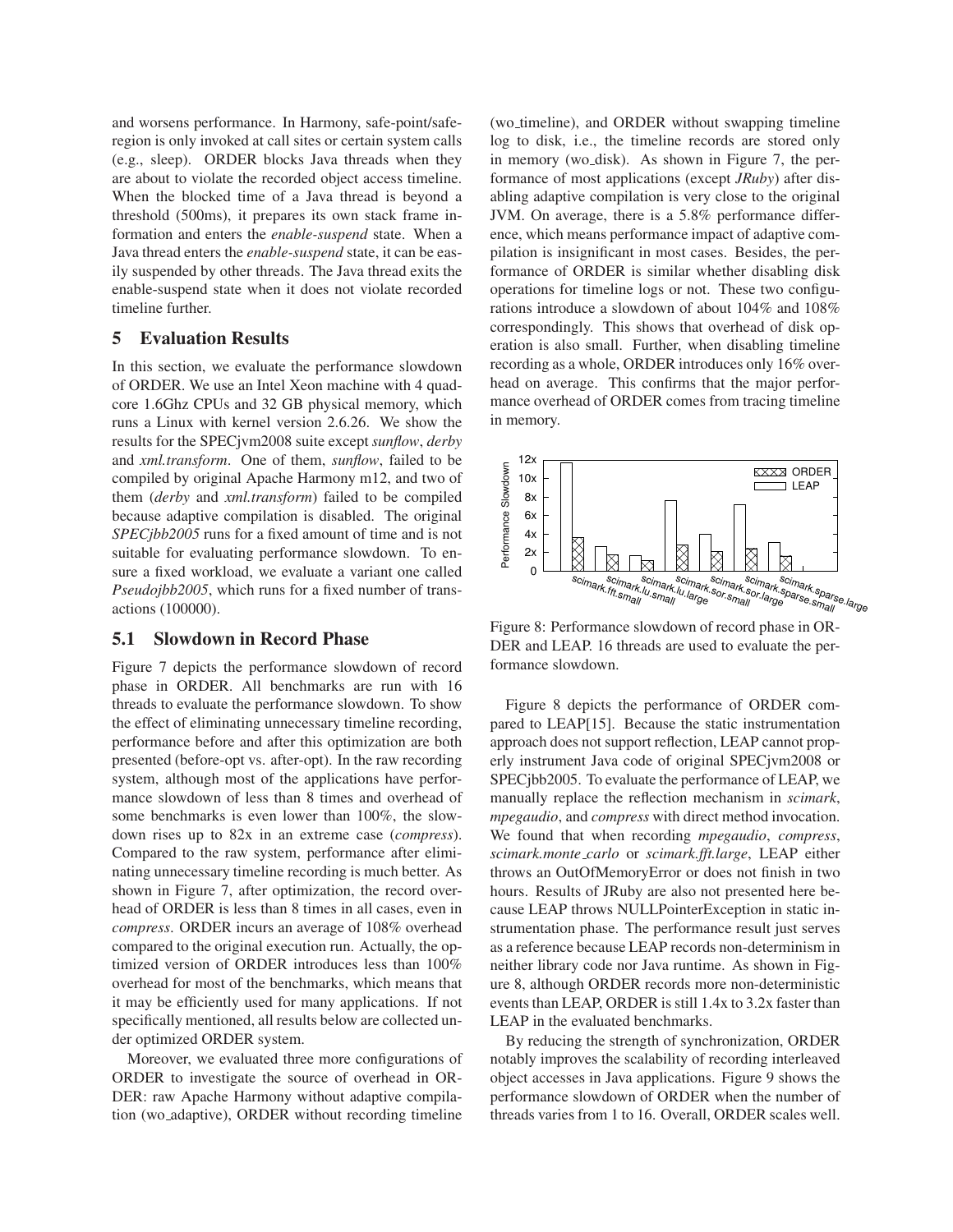

Figure 7: Performance slowdown of record phase in ORDER. 16 threads are used to evaluate the performance slowdown.



Figure 9: Performance slowdown of record phase when the number of threads varies from 1 to 16.

Most of the cases have similar performance slowdown while the number of threads increases. With the number of threads increasing, only one case in SPECjvm2008 (*mpegaudio*) has an obvious increase of performance slowdown. The increased number of object access interleavings degrades the performance in this case. Meanwhile, we observed that there are still many assignedonce objects recorded in this case, which is caused by the conservativeness of assigned-once analysis, and they can be further eliminated by improving the precision of analysis algorithm. For some applications such as *compiler* and *crpto.aes*, when we increase the number of threads, the recording overhead even decreases. Despite the reduced contention of ORDER, this anomaly is also affected by the following two reasons: 1) As discussed in Yi et al. [34], some benchmarks themselves are not scalable, like *compiler*; 2) Instrumentation of ORDER increases the complexity of intermediate representation, thus introduces additional overhead to analysis and optimizations in Harmony; such overhead is amortized when the number of threads increases.

## 5.2 Slowdown in Replay Phase

Similarly, ORDER uses dynamic instrumentation in Harmony to implement the replay phase. Thus, instrumentation of replay phase causes similar performance slowdown to record phase. Besides, blocking threads to ensure correct timeline will introduce additional overhead. Figure 10 depicts the replay slowdown of ORDER. For most of the selected benchmarks, the performance of replay phase is scalable from 1 to 16 threads, with four exceptions(*xml.validation*, *serial*, *mpegaudio*, and *Pseudojbb2005*). In these four applications, with the number of threads increasing, performance slowdown also increases because Java threads are frequently blocked. Currently the prototype of ORDER uses a naive implementation of thread scheduler, which can be further enhanced to speedup replay phase performance.

# 5.3 Log Size

Besides the performance overhead, many state-of-theart deterministic replay systems also suffer from large space overhead. To record interleaved data accesses on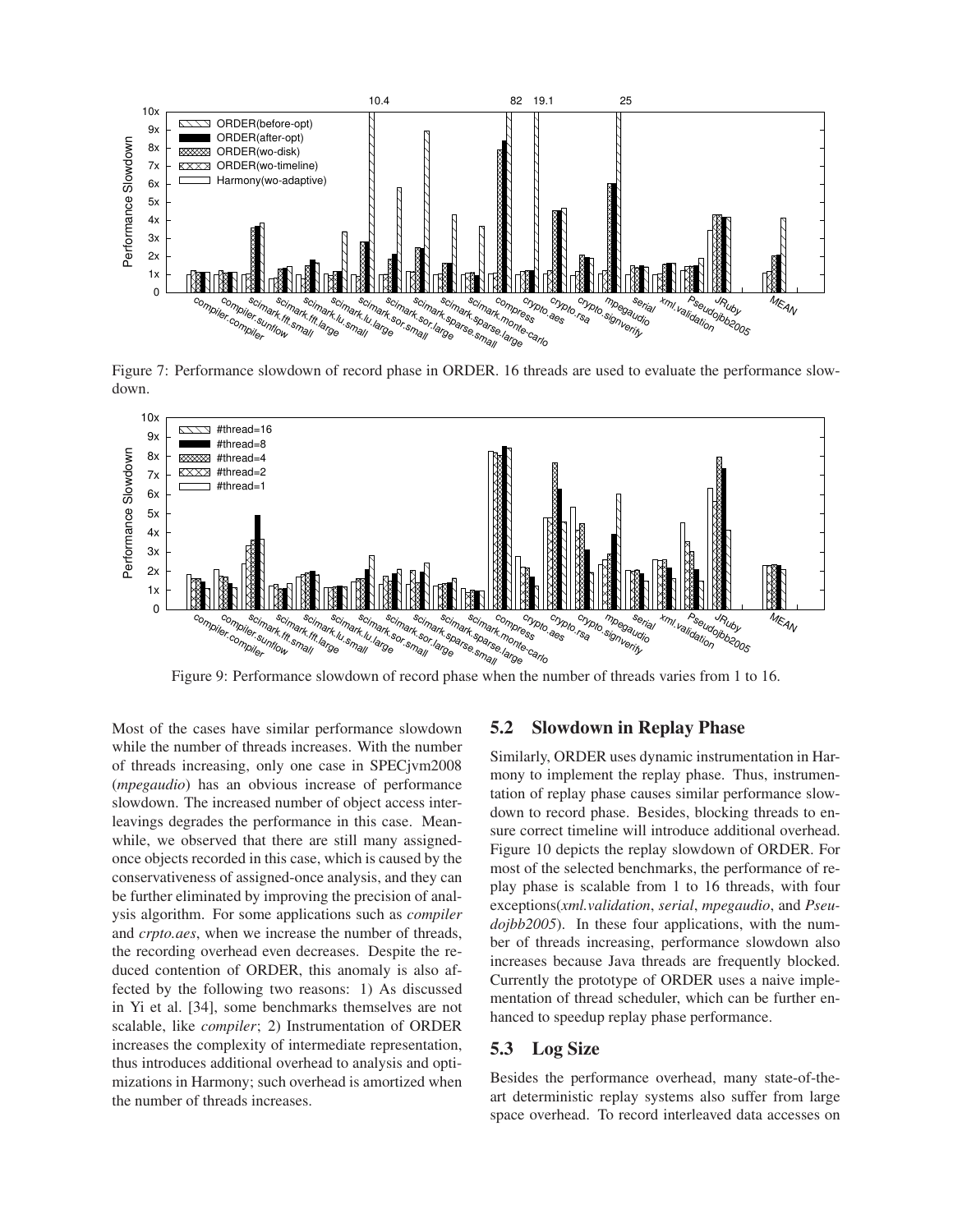

Figure 10: Performance slowdown of replay phase when the number of threads varies from 1 to 16.

multi-processor architecture, deterministic replay systems usually need to record tens of Gigabytes logs per Hour(g/h) [12, 15]. Although the disk capacity today is large enough to store log files, it is hard to share such large data on network. If we want to report a concurrency bug to the corresponding community, uploading a log file with tens of gigabytes is obviously not attractive.

Table 2 shows that the log size of ORDER is very small. In most cases, it generates a log file less than 100 Megabytes per Hour(m/h), which is considerably smaller than those reported in other deterministic replay systems[12, 15]. Only two cases (*serial* and *Pseudojbb2005*) generate log files that are greater than 1 Gigabytes per Hour. We notice that most of the logged interleavings of *serial* relate to contention for a single global buffer in the original application, which is introduced by a producer-consumer scenario. Most of the logged interleavings in *Pseudojbb2005* are caused by the false sharing between different static fields in the same class, which occurs because prototype of ORDER does not distinguish accesses to the same class object. However, such a log size is still much smaller than those reported in previous literatures [12, 15].

# 5.4 Concurrency Bug Reproducibility

To confirm the reproducibility of ORDER on concurrency bugs, we reproduce six real-world concurrency bugs from open source projects with ORDER. The characteristics of these concurrency bugs are listed in Table 3. These cases cover three major categories of concurrency bugs reported by Lu et al. [18]. By replaying the recorded logs, the buggy executions are successfully reproduced in replay phase. Among the bugs, JRuby-2483 is caused by using thread unsafe library code, which fails to be reproduced in a static instrumentation approach [15].

| Case                 | Log Size      | Log Size  |
|----------------------|---------------|-----------|
|                      | (timeline)    | (others)  |
| compiler.compiler    | 88(m/h)       | 35(m/h)   |
| compiler.sunflow     | 61(m/h)       | 58(m/h)   |
| scimark.fft.small    | $0.60$ (m/h)  | 10(m/h)   |
| scimark.fft.large    | $0.47$ (m/h)  | 7(m/h)    |
| scimark.lu.small     | $0.37$ (m/h)  | 6(m/h)    |
| scimark.lu.large     | $0.35$ (m/h)  | 5(m/h)    |
| scimark.sor.small    | 2(m/h)        | 40(m/h)   |
| scimark.sor.large    | $0.68$ (m/h)  | 11(m/h)   |
| scimark.sparse.small | 2(m/h)        | 36(m/h)   |
| scimark.sparse.large | $0.56$ (m/h)  | 10(m/h)   |
| scimark.monte-carlo  | $0.013$ (m/h) | 0.22(m/h) |
| compress             | 4(m/h)        | 44(m/h)   |
| crypto.aes           | 1.4(m/h)      | 9(m/h)    |
| crypto.rsa           | 26(m/h)       | 6(m/h)    |
| crypto.signverify    | 10(m/h)       | 8(m/h)    |
| mpegaudio            | 511(m/h)      | 2(m/h)    |
| serial               | 1553(m/h)     | 121(m/h)  |
| xml.validation       | 632(m/h)      | 31(m/h)   |
| Pseudojbb2005        | 1085(m/h)     | 550(m/h)  |
| <b>JRuby</b>         | $0.8$ (m/h)   | 170(m/h)  |

Table 2: Log size of ORDER, in 16-thread execution.

# 6 Related Work

State-of-the-art deterministic replay for Java: Stateof-the-art deterministic replay systems for Java applications use the strategy called "logical thread scheduling" to record multi-threaded Java execution [28, 9, 30]. As mentioned in Dejavu [9], "logical thread scheduling" *is based on a global clock (i.e., time stamp) for the entire application*. This strategy works efficiently in uniprocessor platforms. However, global clock among cores needs to be synchronized frequently, which imposes contention to a single global lock. There are currently no scalable deterministic replay systems based-on such an approach for multi-processor platforms.

JaRec [13] assumes that Java applications are data-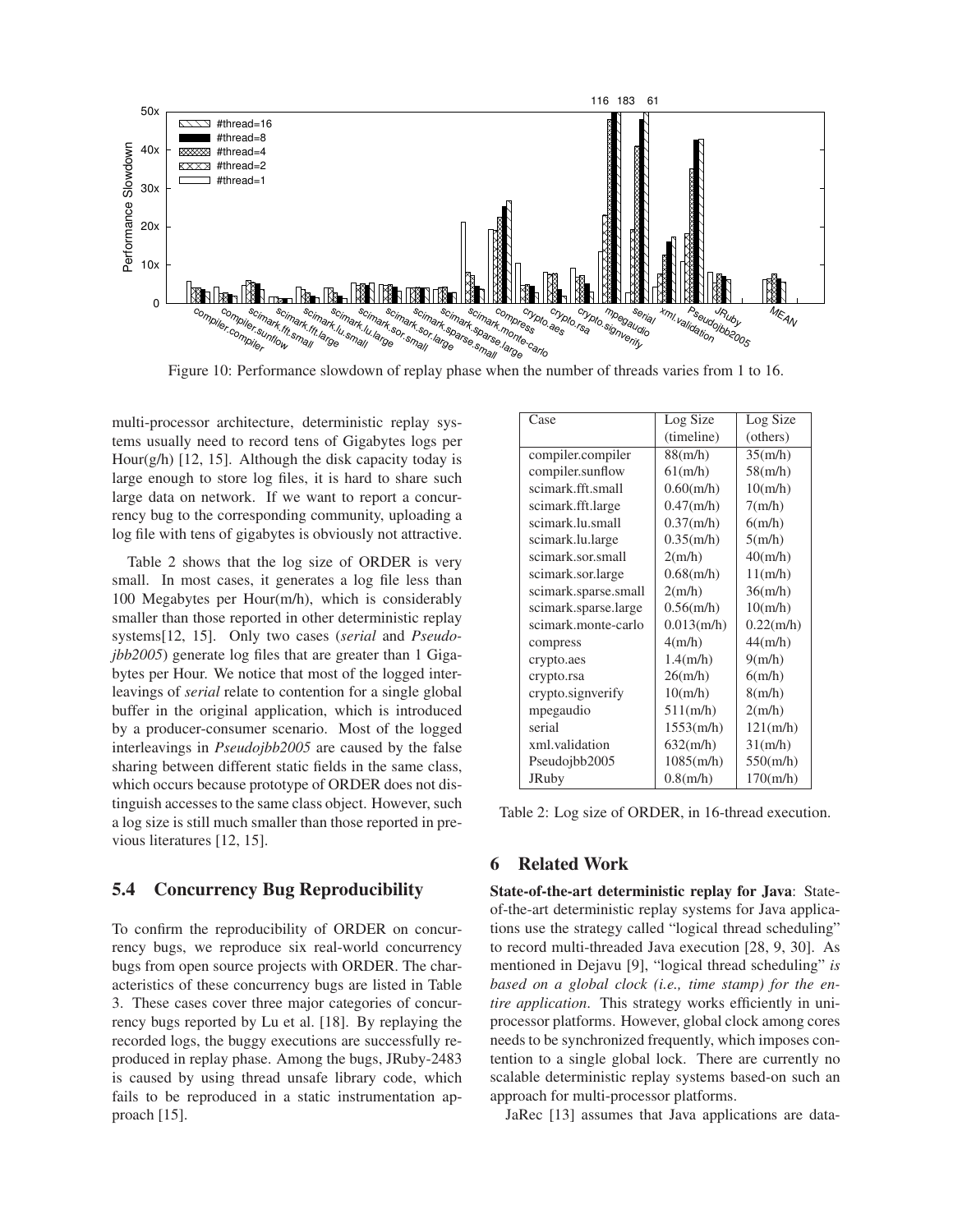| Bug ID     | Category  | Bug description               |
|------------|-----------|-------------------------------|
| JRuby-931  | atomic    | Non-atomic traversing         |
|            | violation | of container triggers         |
|            |           | ConcurrentModification-       |
|            |           | Exception.                    |
| JRuby-1382 | atomic    | Non-atomic read from          |
|            | violation | memory cache causes           |
|            |           | system crash.                 |
| JRuby-2483 | atomic    | Concurrency bug caused by     |
|            | violation | using thread unsafe library   |
|            |           | code.                         |
| JRuby-879  | order     | Listing threads before thread |
| JRuby-2380 | violation | is registered causes          |
|            |           | non-deterministic result.     |
| JRuby-2545 | deadlock  | Lock on the same object       |
|            |           | twice causes deadlock.        |

Table 3: Real-world concurrency bugs reproduced by ORDER. Each of them comes from open source communities and causes real-world buggy execution.

race free programs and records only the lock acquisition order, which cannot be used to reproduce concurrency bugs caused by data races. LEAP [15] records nondeterminism introduced by data accesses through static recompilation and instrumentation, which cannot cover external code, such as libraries or class files dynamically loaded during runtime. Thus, it cannot reproduce concurrency bugs caused by these missing parts. None of the existing deterministic replay systems can reproduce bugs caused by non-determinism inside JVM. Furthermore, LEAP does not distinguish instances of the same class, and the false sharing between different objects may lead to large performance overhead when a class is massively instantiated.

There are also several proposed approaches to improve efficiency and scalability of deterministic replaying native code written in C/C++. They can be grouped into two sets according to how they record non-deterministic data accesses:

Software deterministic replay for native code: Uniprocessor deterministic replay systems [5, 33] record interrupt boundaries and input payloads, which are proven useful in bug diagnosis and intrusion detection. However, state-of-the-art systems use multiple CPUs with shared memory data access. Such an additional source of non-determinism makes efficient recording difficult for software.

Several approaches are proposed to reduce the synchronization overhead and performance slowdown introduced by memory race recording. Transitive Reduction [23] is proposed to reduce the log size by applying transitivity-based log reduction to log files generated by deterministic replay system. It can also reduce the synchronization overhead in the replay phase. However, such an approach still needs to use global clock and cannot reduce synchronization overhead in record phase.

SMP-Revirt [12] modifies the page protection mechanism for recording non-deterministic data access events. By using page as the granularity to track dependencies, SMP-Revirt achieves a low performance overhead in architectures with 1 to 2 cores. However, because they record a very large granularity of data sharing, its performance drops significantly when number of cores is increased to 4. In order to mitigate thrashing caused by frequent transfers of page ownership, SCRIBE [16] defines a minimal ownership retention interval and disallows ownership transitions until the interval expires. Although it notably relieves the contention among threads, the extended interval of page ownership makes it difficult to capture atomic violation bugs in record run.

PRES and ODR [26, 4] record partial information in record phase and use an offline reproducer to infer the race occurred in the record phase. Because only a part of the execution information is recorded, they can achieve a low performance slowdown. However, the reproducibility depends heavily on how much information is recorded, and the proper scheme to record information is hard to decide. Although recording less information can reduce performance overhead, the recorded execution may not be reproducible.

Hardware-assisted deterministic replay: Since software based deterministic replay systems usually impose large performance overhead, hardware-assisted deterministic replay systems [6, 14, 17, 19, 20, 21, 22, 32] are proposed to modify hardware components for recording data access conflicts efficiently. Many such systems apply optimizations to further reduce record overhead and log size. However, they impose non-trivial hardware complexity and there are still no commercially available processors built with these features.

## 7 Conclusion and Future work

This paper presented ORDER, the first object-centric deterministic replay system for concurrent Java applications on multicore. ORDER recorded interleaved data accesses in Java applications by tracking how each thread accesses each object and enforced such a constraint during replay. By dynamically instrumenting Java code in the compilation pipeline, ORDER naturally covered nondeterminism in dynamically loaded classes and libraries. Evaluation results showed that ORDER achieved good performance and scalability for a range of benchmarks, which notably outperformed LEAP, a state-of-the-art deterministic replay system for Java. Bug reproducibility study further showed that ORDER successfully reproduced several real-world concurrency bugs.

While ORDER has demonstrated the efficiency and